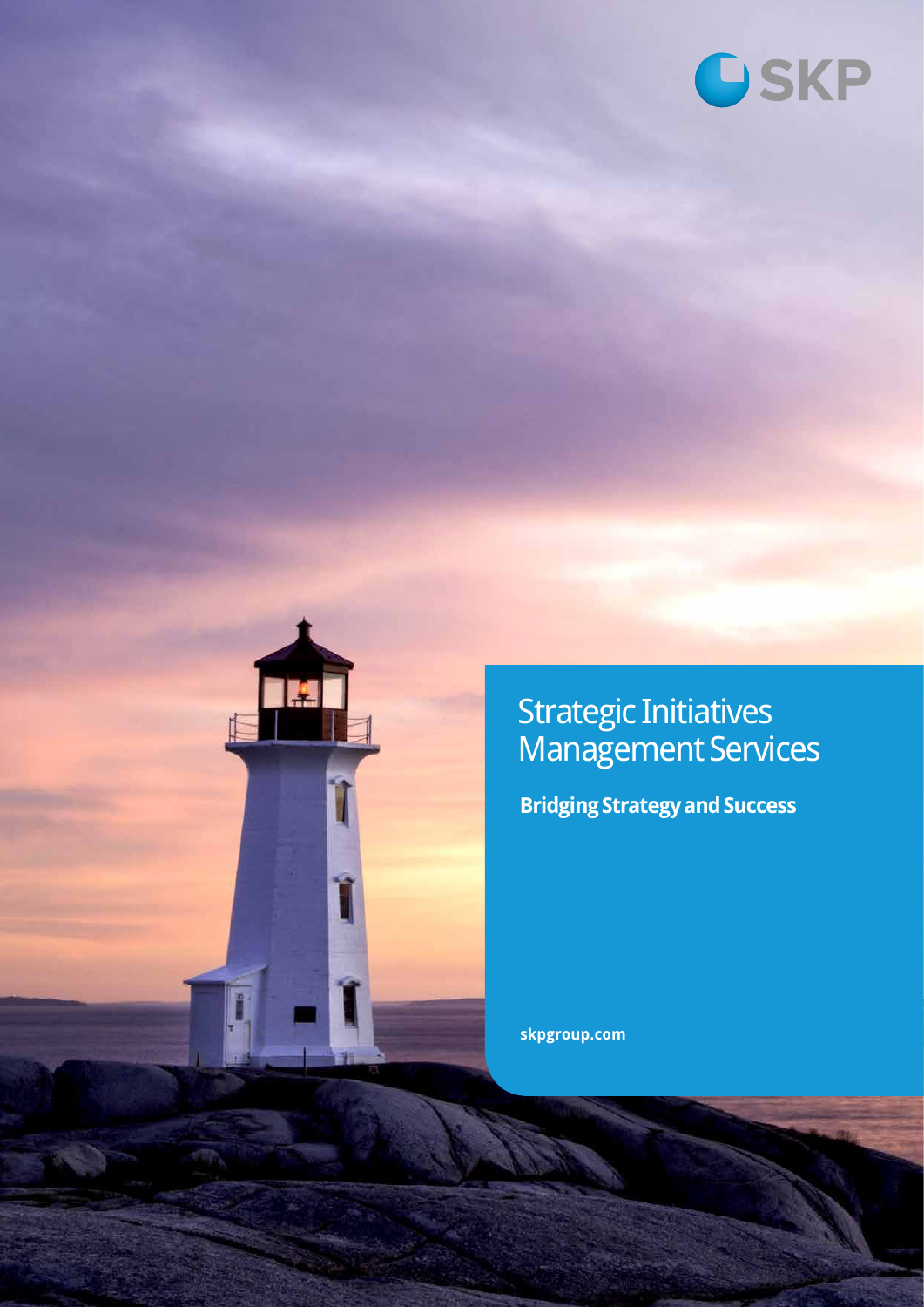In today's business environment, organizations are faced with increasingly complex customer demands, disruptive market forces, technology shifts, and changing global economic environment. These dynamics make it imperative to periodically review goals and priorities and embark on strategic initiatives to ensure organizations continue to grow and develop.

While organizations are typically well-geared to efficiently manage the day-to-day functioning of the business, people, and processes, major new strategic initiatives tend to be

complex projects with multiple work streams involved. Considerations span diverse areas including Commercial, Technical, Manufacturing, Supply Chain, Finance, Regulatory, and Information Technology. Additionally, restricted bandwidth of available talent, skillsets, or insufficient experience could be impediments to successful management and implementation of such initiatives.

SKP's specialists can step in to help implement your major strategic initiatives.

### **Key Aspects of Strategic Initiatives**



Our teams have strong capabilities and experience in:

- Serving as the Central Program Management team
- Strategic planning and management
- One-stop advisory to solve project challenges
- Evaluating and monitoring diverse workstream activities to optimize timelines and control project costs
- Bridging execution gaps in activities assigned to individual workstreams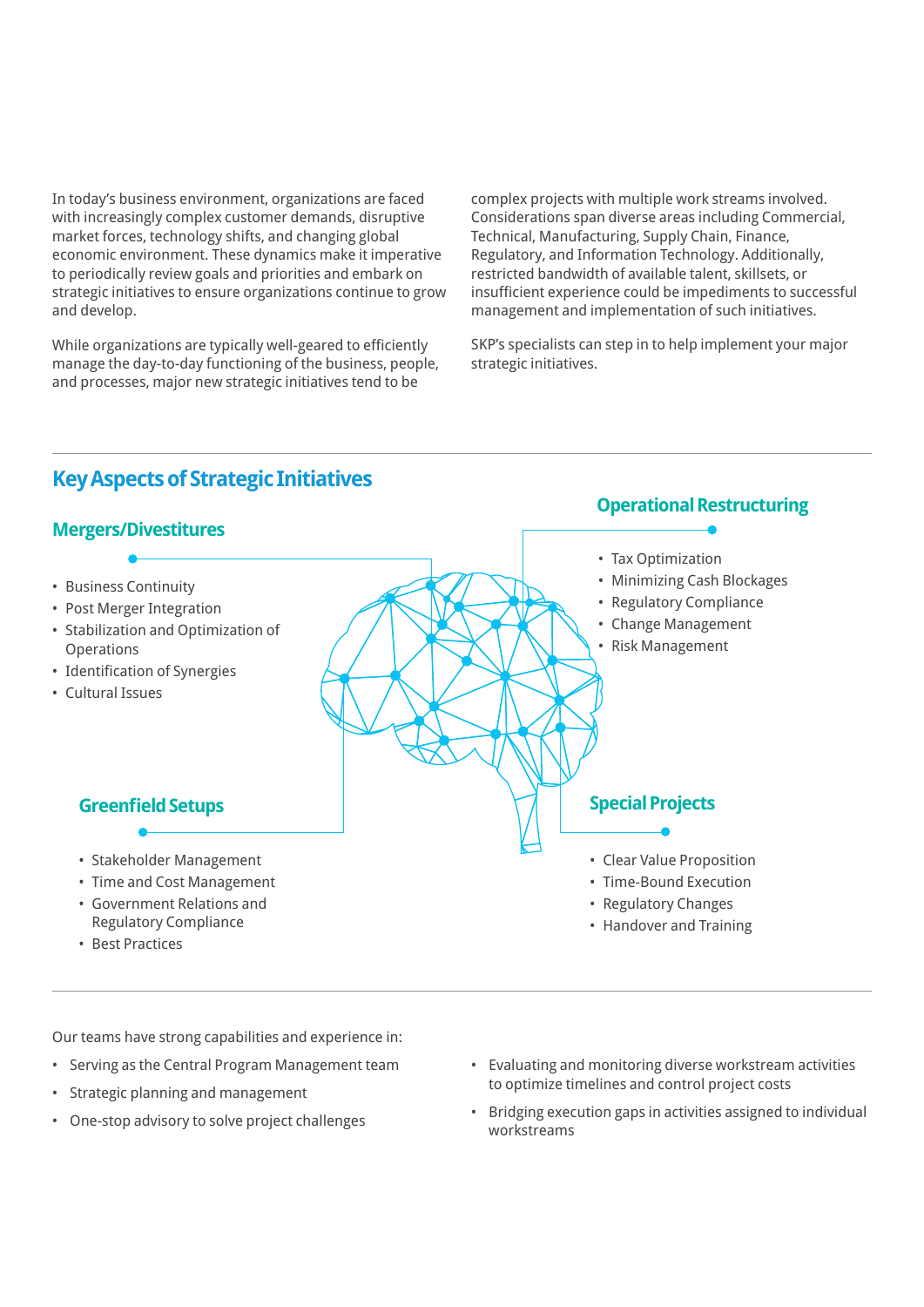# **Program Management –** Single Window Reporting Structure



Phases and Action Steps

- Dedicated team of functional and industry experts
- Seamless transition to client team as we progress to closure
- A team focused on project progress and ensuring alignment between top management expectation and on the ground progress
- Customized technical deliveries combined with extensive local project management support

A single window reporting structure ensures analysis consolidation and unbiased reporting of progress and status to facilitate decision-making for top management.

Our program management service capabilities ensure budget alignment, timely realization of milestones, and compliance of your enterprise's project strategy. We create a customized roadmap, using the right project management tools for your scenario, and defining essential performance indicators and metrics.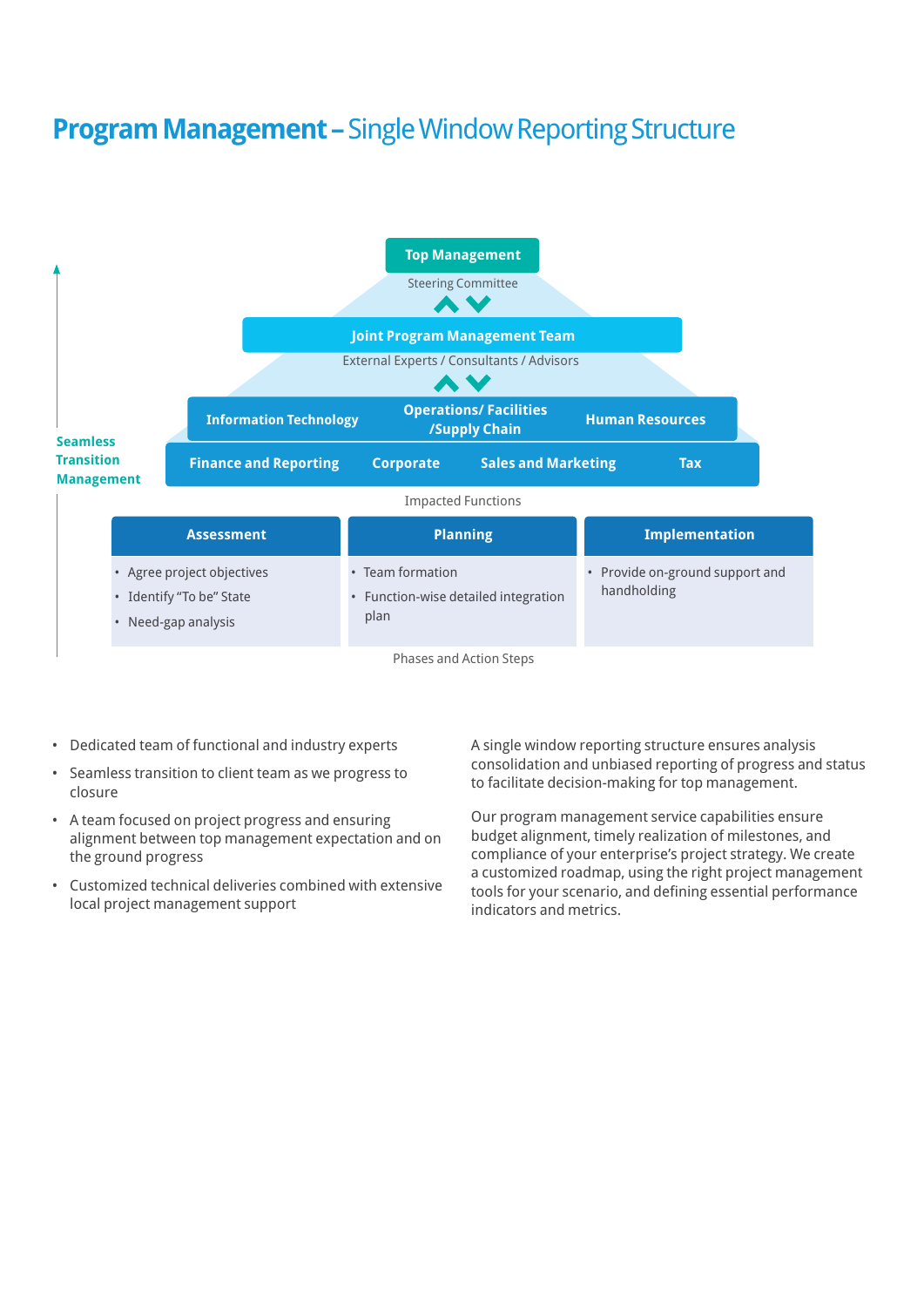### SKP **Approach**

- Define project scope and objectives
- Select integration team members
- Document strategy, processes, and targets to achieve the desired outcome
- Brief top management on the overall plan and expectations
- Assess and evaluate viewpoints from both operational and leadership teams
- Communicate findings to top management

#### Internal and External **Assessment**

- With project targets as a reference, conduct an:
	- Internal Assessment: As-is scenario
- External Assessment: Benchmarking with industry best practices
- Interview key stakeholders for inputs
- Conduct meetings/site inspections and analyze processes to identify gaps
- Engage with frontline operating personnel and document inputs, suggestions, estimates
- Identify potential synergies and prepare a draft plan
- Identify quality improvement areas and methodologies

- Define budget, timelines, resources, and roles and responsibilities
- Set up core program management team (SKP and the client)
- Define structure and format for communication
- Identify success criteria and metrics
- Communicate targets to teams and explain how targets were devised
- Finalize project related time and cost aspects
- Co-develop a quality solution to bridge gaps between current and ideal processes
- Generate alternate strategies and select the 'best fit' with the client

### Preparation **Implementation and Internal and External** Monitoring

- Work on-ground, identify and communicate issues, and drive decision-making
- Co-ordinate with various divisions to ensure execution and realization of synergies in each feasible domain
- Monitor and track progress
- Provide timely Management Information Systems (MIS)
- Build a feedback loop with constant tracking to gauge progress
- Progressive transfer of control and ownership to internal teams
- Handover of deliverables

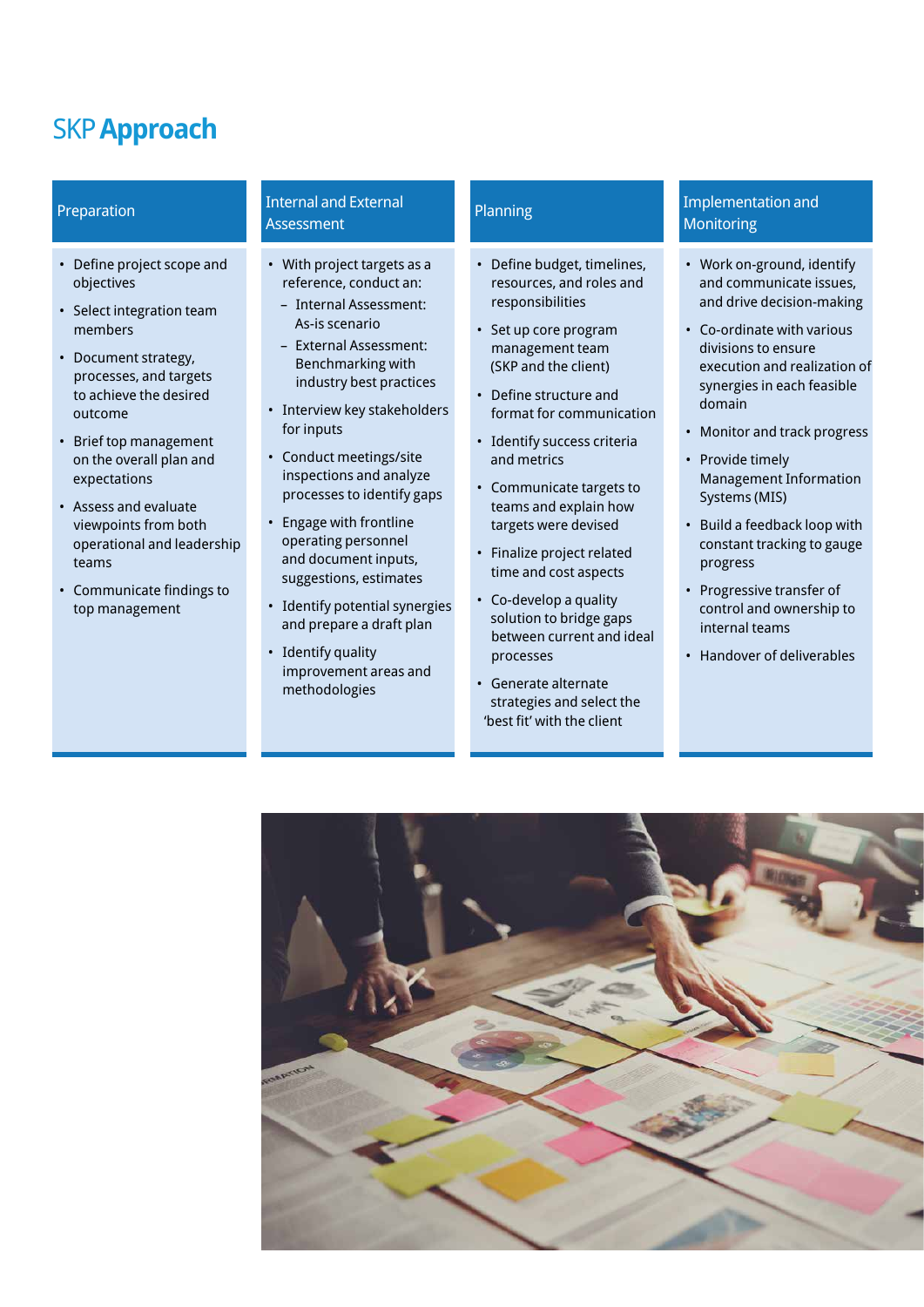### Our **Credentials**

**Business Divestiture: Global US Headquartered Banking and Financial Services Corporation** 

SKP provided strategic initiatives services for a global wealth management and brokerage firm, divesting their wealth management business. The transaction involved the transfer of billions of dollars of assets under management to another global wealth management company.

SKP prepared a detailed transaction execution plan including roadmaps and checklists for critical tasks. Other activities included program management, monitoring, stakeholder coordination, and periodic progress updates to leadership. SKP ensured the transaction was completed on time and on budget.

#### **Restructuring: Stemcor, an independent service provider for the Steel Industry**

One of the largest independent steel trading companies engaged SKP to project manage the sale of its Indian iron ore and steel palletization plant. SKP operated as the local advisory team providing support, expert advice, and local knowledge to the Global Chief Restructuring Officer, his team in India, and the group's senior management. The assignment was highly complex requiring adaptability to cultural challenges. SKP ensured that there was complete synergy between various teams.

#### **Post Merger Integration: Cardinal Health, a Global Healthcare Company**

Cardinal Health, a Fortune 500 healthcare services company acquired a business line from another Fortune 500 company, and had to deal with post-acquisition process integration across five Asia-Pacific countries.

SKP developed country-specific integration roadmaps, helping Cardinal navigate culturally diverse business practices. Key activities involved monitoring complex business activities, meeting regulatory licensing requirements, and assisting regional leadership in distributor and service provider negotiations. Through the project lifecycle, SKP provided business advisory support with daily stakeholder engagement to manage complex interdependencies.

#### **Acquisition: NHK Springs, one of the world's leading Springs Manufacturer**

NHK Springs, listed on the Tokyo Stock Exchange was in discussions with a public Indian company to acquire its spring manufacturing unit.

SKP was contracted by the company's M&A team with an initial mandate to conduct onsite financial and tax due diligence. SKP assisted in preacquisition planning and strategy, including advising on aspects such as valuations, negotiations, due diligence, legal support, competition law, tax advisory, registrations, IT integration, accounting, treasury, HR support, and administration. SKP enabled the client to conduct business as usual the next day after transaction closing.

#### **Greenfield Setup: For a US Medical Devices Company**

A US medical devices company was looking to set up a manufacturing facility in India. SKP provided business and regulatory advisory support for greenfield manufacturing setup and helped complete it in record time. SKP also provided program management for key aspects including planning, vendor onboarding and management, contractual obligation tracking, registrations and approvals, human resources support, treasury, information technology, drafting of policies and other areas.

#### **Greenfield Setup: Avgol, leading nonwoven textile manufacturer**

Avgol (listed on the Tel Aviv stock exchange), one of the largest manufacturers of ultra lightweight, top quality non-woven fabrics for hygiene products, wanted to set up a manufacturing facility in India.

SKP was an implementation partner, assisting in planning and execution. The initial part of the project covered entry strategy, capital structuring, location planning, and incorporation. The second part covered project planning, vendor identification, onboarding, negotiations, human resource support, treasury, loan syndication, supply chain management, ERP implementation (including SAP design review for GST) and other areas. SKP completed the project on time and with significant cost savings, and managed to secure government incentives.